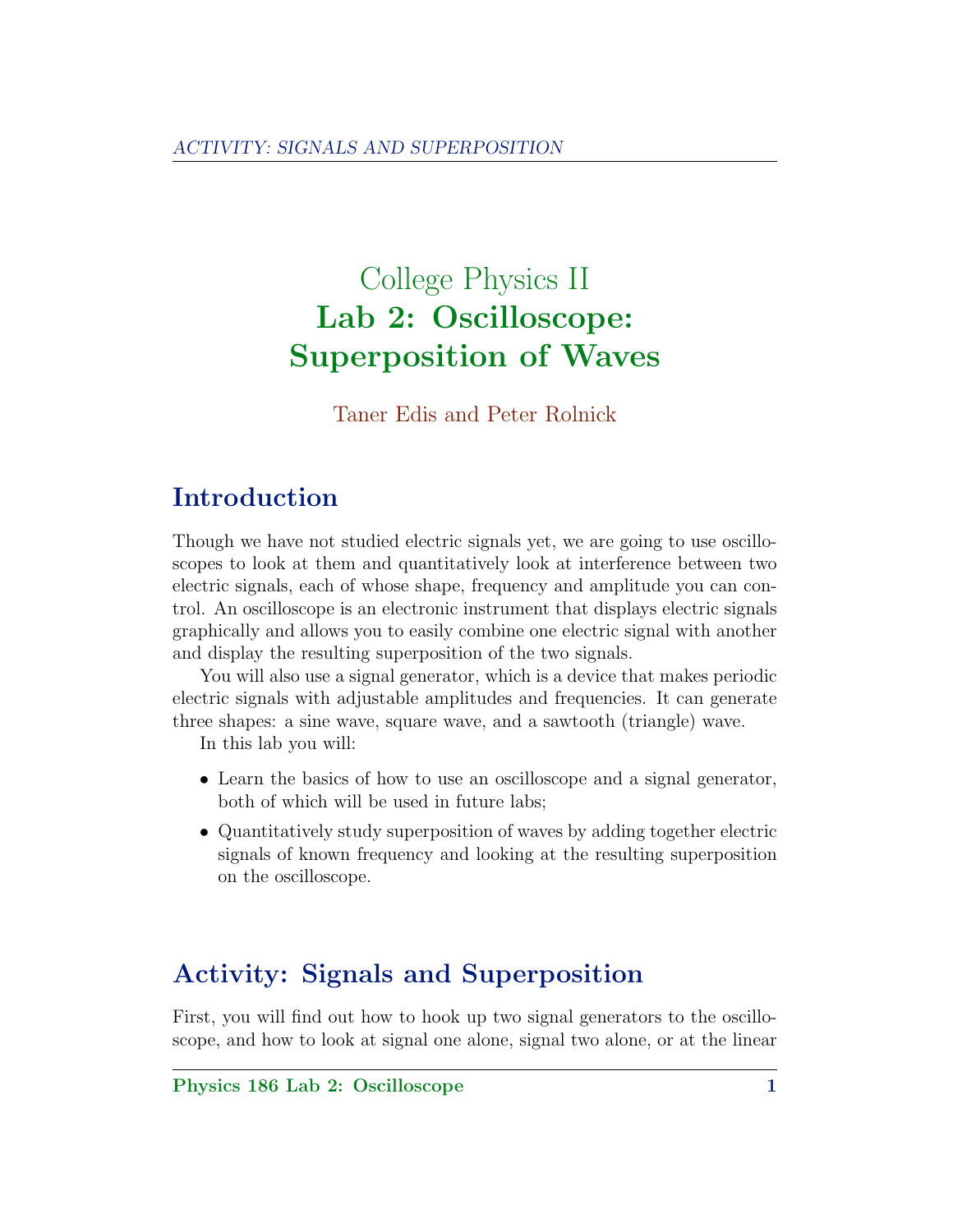superposition of the two signals. Once you have become comfortable with the equipment, do the following:

- 1. Look at a sine wave in channel one, and measure its amplitude (in volts), then measure its period T (in seconds). Check to see if  $1/T$  is equal to the frequency setting on the signal generator.
- 2. With the same signal as before, switch to a square wave and a sawtooth wave, and see what they each look like. When you are done, switch back to a sine wave.
- 3. Using the other signal generator, set up another sine wave with a frequency of about 10 times that of the original signal, and with a noticeably smaller amplitude. Look at it in channel two. Then look at the superposition of the two sine waves. Note: "Superposition" means the addition of the two waves—not picturing the two waves on the screen simultaneously.
- 4. Set up two sine waves with approximately—but not exactly—the same frequency, and with the same amplitudes. Look at the linear superposition of the two signals: you should see beats. To see the beats clearly, you will probably find it useful to compress the time scale (that is, increase the rate at which the beam sweeps across the screen. Adjust one of the frequencies and observe what happens to the observed beats. For a setting of frequencies such that the beats are clearly observable, estimate (from the oscilloscope screen) the period of the beats and from that calculate the beat frequency. Compare it with the difference between the frequencies of the two signals. Note: It will be *hard* to get a decent, stable beat pattern on your oscilloscope screen. Keep trying, and use the best you can get even if it is imperfect.
- 5. Do at least one other superposition of two signals, letting at least one of the signals be a square or sawtooth wave.

#### To hand in

- For part 1:
	- the frequency setting of the signal generator,